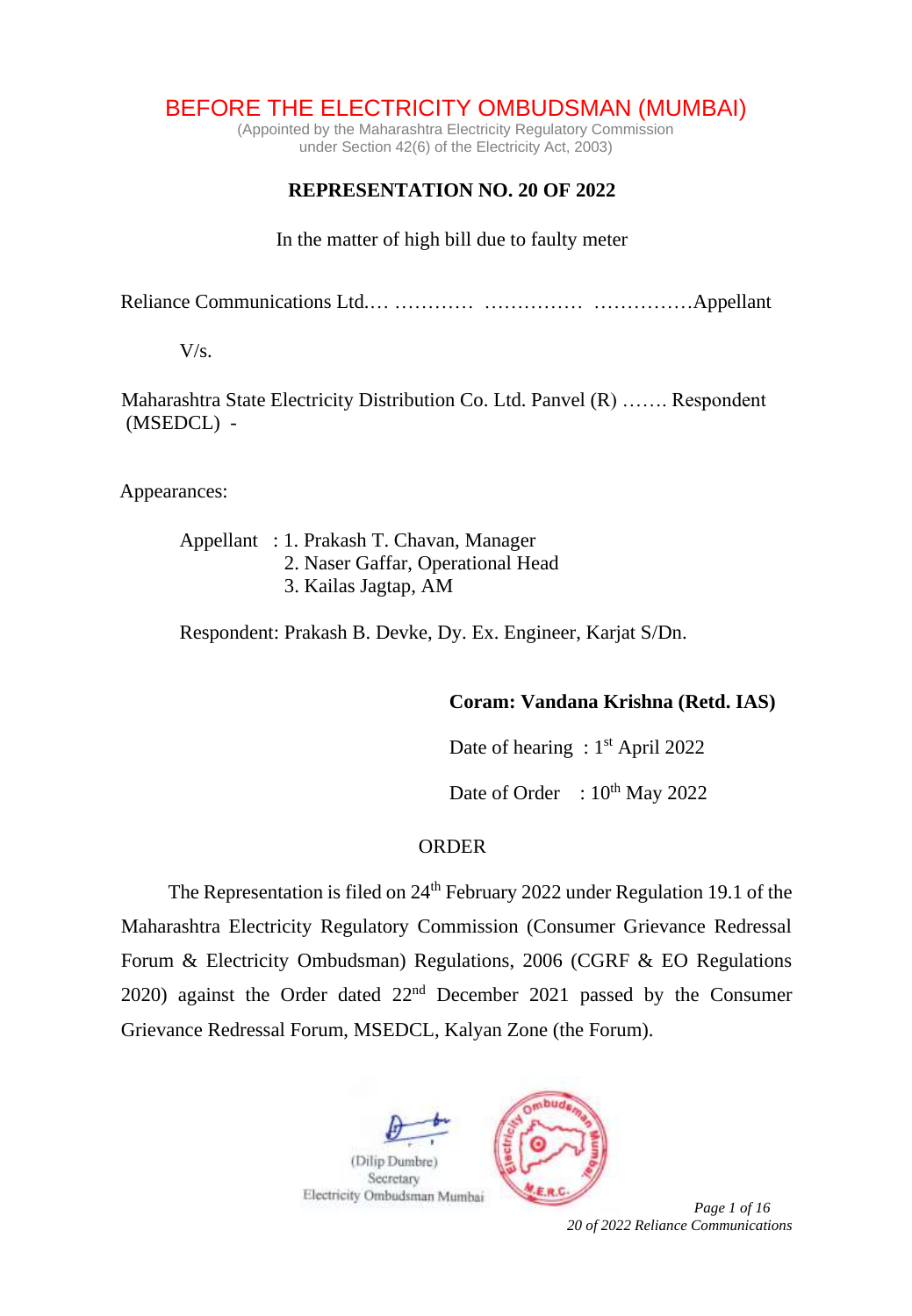2. The Forum, by its Order dated 22.12.2021 has partly allowed the grievance application in Case of K/E/1808/2249 of 2021-22.The operative part of the order is as below:

*"2. The Consumer will pay the disputed bill in six equal installments along with the current bill.*

 *3. The interest, DPC and penalty to be waived off.*

*4. The Licensee is directed to refund the bills charged after disconnection of power supply of the Consumer."*

3. Aggrieved by the order of the Forum, the Appellant filed this representation which is taken in brief as below: -

- (i) The Appellant is a Company registered under the provisions of the Companies Act 1956. It provides various telecommunication services, inter alia including National Long-Distance Services, International Long-Distance Services, Internet Services on all India bases.
- (ii) The Appellant is an industrial consumer (No.0274000506154) from 23.05.2010 for operation of mobile tower which has been installed at the Village Bhivpuri, Tal. Karjat, Dist. Raigad.
- (iii) In the month of Nov-2020, the Respondent issued a bill of wrong reading for the alleged consumption of 12639 units. The Appellant, therefore, pursued the issue with Mr. Rathod, J.E. of the Respondent.
- (iv) It is submitted that Respondent earlier issued a letter stating that the bill is correct as per the load. However, the Appellant objected to the same and replied to the Respondent stating that meter reading is wrong and required to be checked and replaced due to faulty meter.
- (v) The Respondent installed another meter in series at the mobile tower belonging to the Appellant at Bhivpuri on 11.05.2021. However, upon installation of another meter also it was not showing proper output and reading which has resulted in high consumption reading due to faulty meter.





*20 of 2022 Reliance Communications*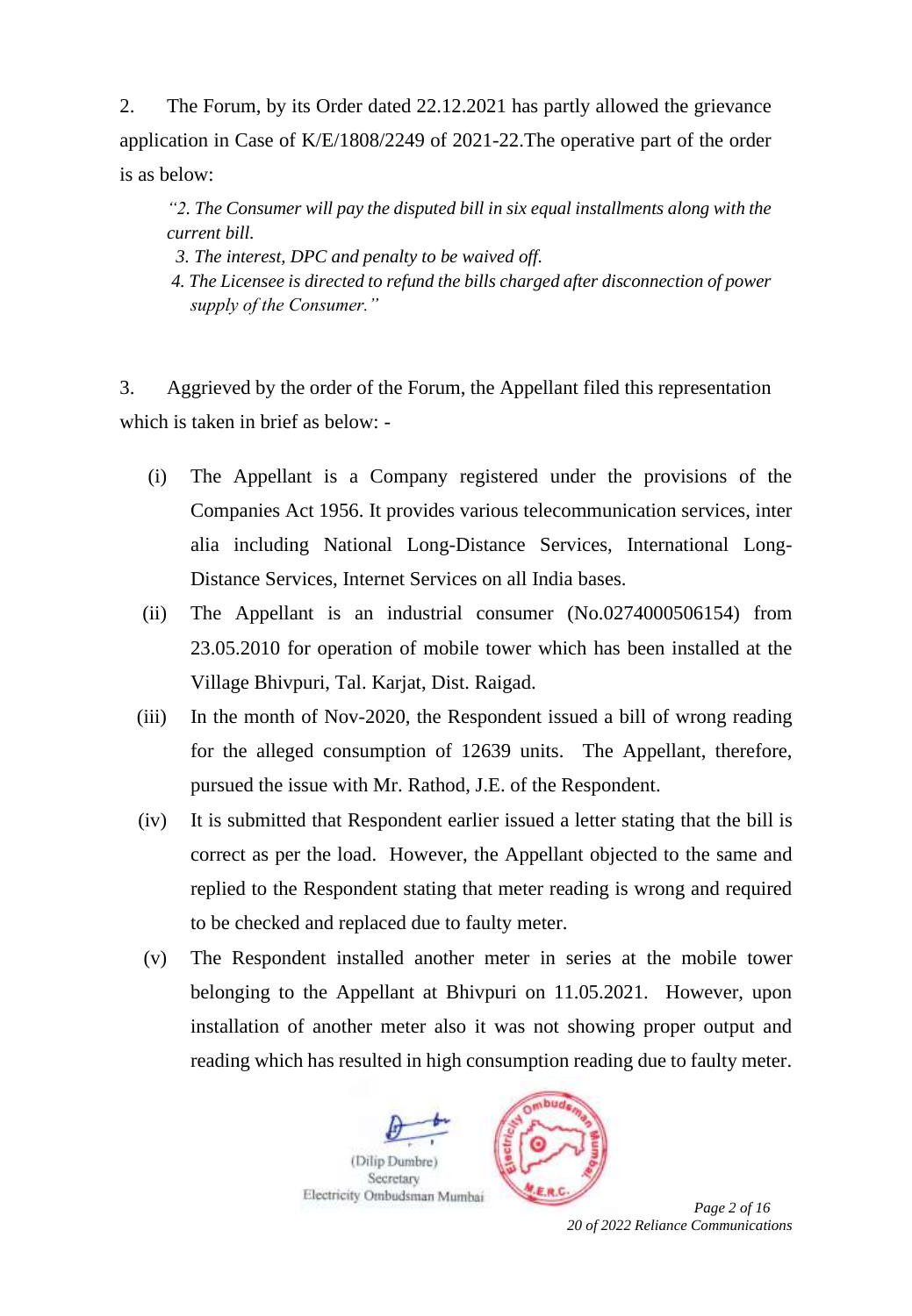- (vi) The Respondent subsequently informed the Appellant that the meter is required to be checked at Pen Office and accordingly, on 05.07.2021 the Respondent gave quotation of meter testing.
- (vii) The Respondent, however on 16.09.2021 i.e., before receiving the internal approval on payment of meter testing amount, disconnected the electricity supply without any notice and intimation to the Appellant. Not only this, the Respondent also demanded payment towards the disputed electricity bill without any justification, which led to severe disruption in mobile network services within the vicinity of Bhivpuri.
- (viii) Due to the illegal act of disconnection of electricity supply by the Respondent, the network services were badly impacted, and the Appellant was also put to suffer loss of business during the disconnection which is not less than Rs.50,000/- for which the Respondent is solely responsible.
	- (ix) Upon multiple visits at the office of the Respondent at Karjat, discussions took place with Mr. Devke, Dy Ex. Engineer of the Respondent who informed the Appellant that MRI test is required to be carried out in respect of the meter without giving any resolution of the faulty meter reading.
	- (x) The Respondent has not given any amicable solution for the grievance; hence the Appellant approached the Forum on 27.10.2021. The Forum, by its Interim Order dated 24.11.2021directed the Respondent to restore the electricity supply immediately within 24 hours and submit its CP Reports, Parallel Meter Report, MRI Report along with para-wise comments on the grievance raised by the Appellant. Further, the Forum, by its Order dated 22.12.2021 has partly allowed the grievance application by directing the Consumer to pay the disputed bill in six equal installments along with the current bill with the interest, DPC and penalty waived off. Also directed the Licensee to refund the bills charged after disconnection of power supply of the Consumer.



*20 of 2022 Reliance Communications*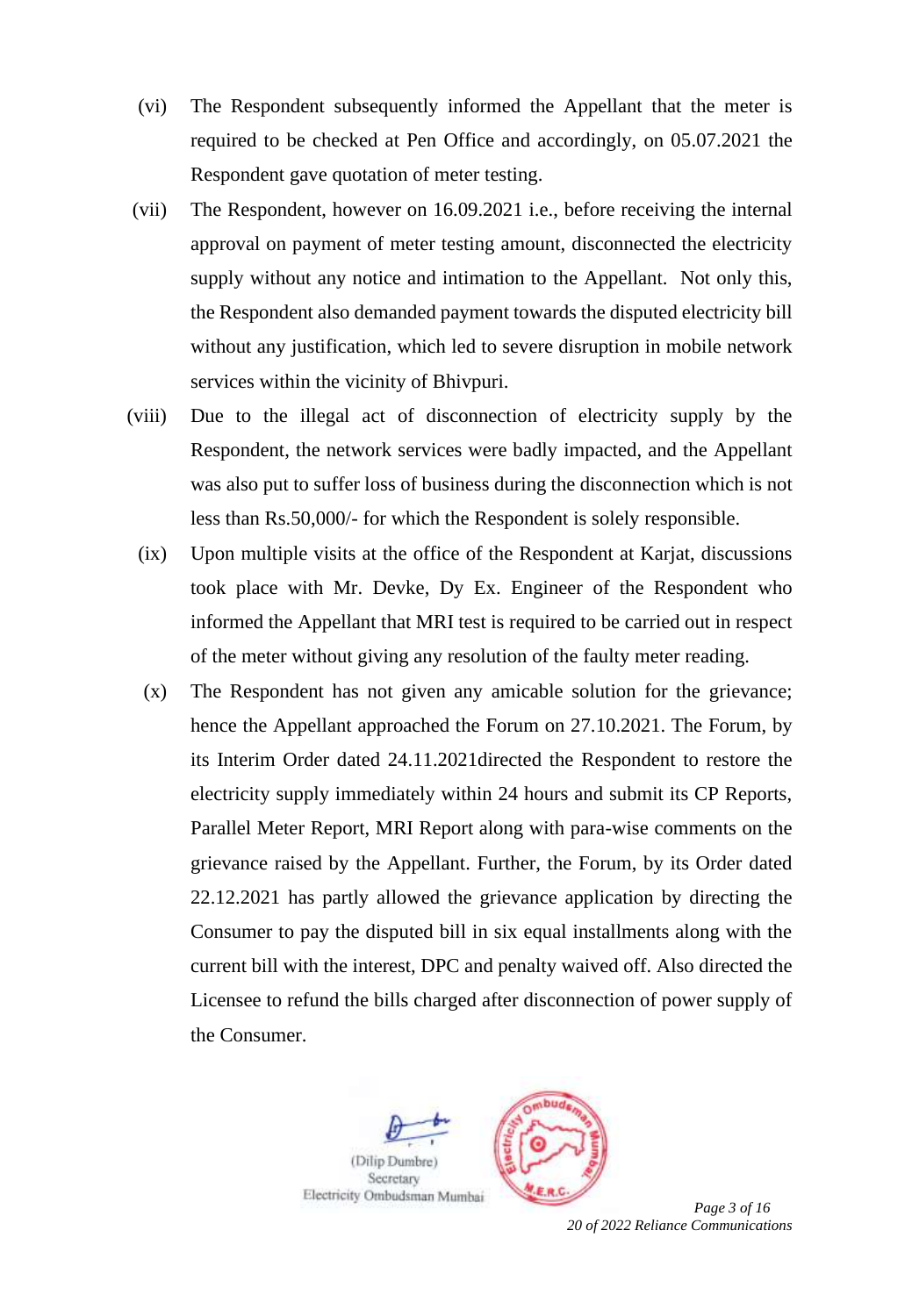- (xi) Being aggrieved with the order passed by the Forum dated 22.12.2021 the Appellant has filed the present representation challenging the said order on the following grounds:
	- a. The Order passed by the Forum is against the principles of natural justice as the same has been passed without considering the history of electricity consumption by the Appellant.
	- b. The Forum has only considered the stand taken by the Respondent about issuing the bill on average meter reading and referring to the MRI report submitted by the Respondent which allegedly observed that there is increase in demand of electricity to extent of 28 KV against the sanctioned demand of 11 KV without referring to the Consumer Personal Ledger (CPL), which contradict Respondent's own contention regarding the increase in demand of electricity against sanctioned demand.
	- c. The Forum ought to have considered that the Appellant is availing the services of Respondent since 2010 and in the span of last 10 years the supply was within the sanctioned demand of 11 KV. Out of sudden from the month of October 2020 the consumption increased by 4 to 5 times more than consumption of electricity in the past more than 10 years. This fact, itself denotes that not only the meter is faulty but also creates doubt on the authenticity of MRI test carried out of the meter.
	- d. The Appellant has not installed any additional equipment apart from that which have already been installed prior





*20 of 2022 Reliance Communications*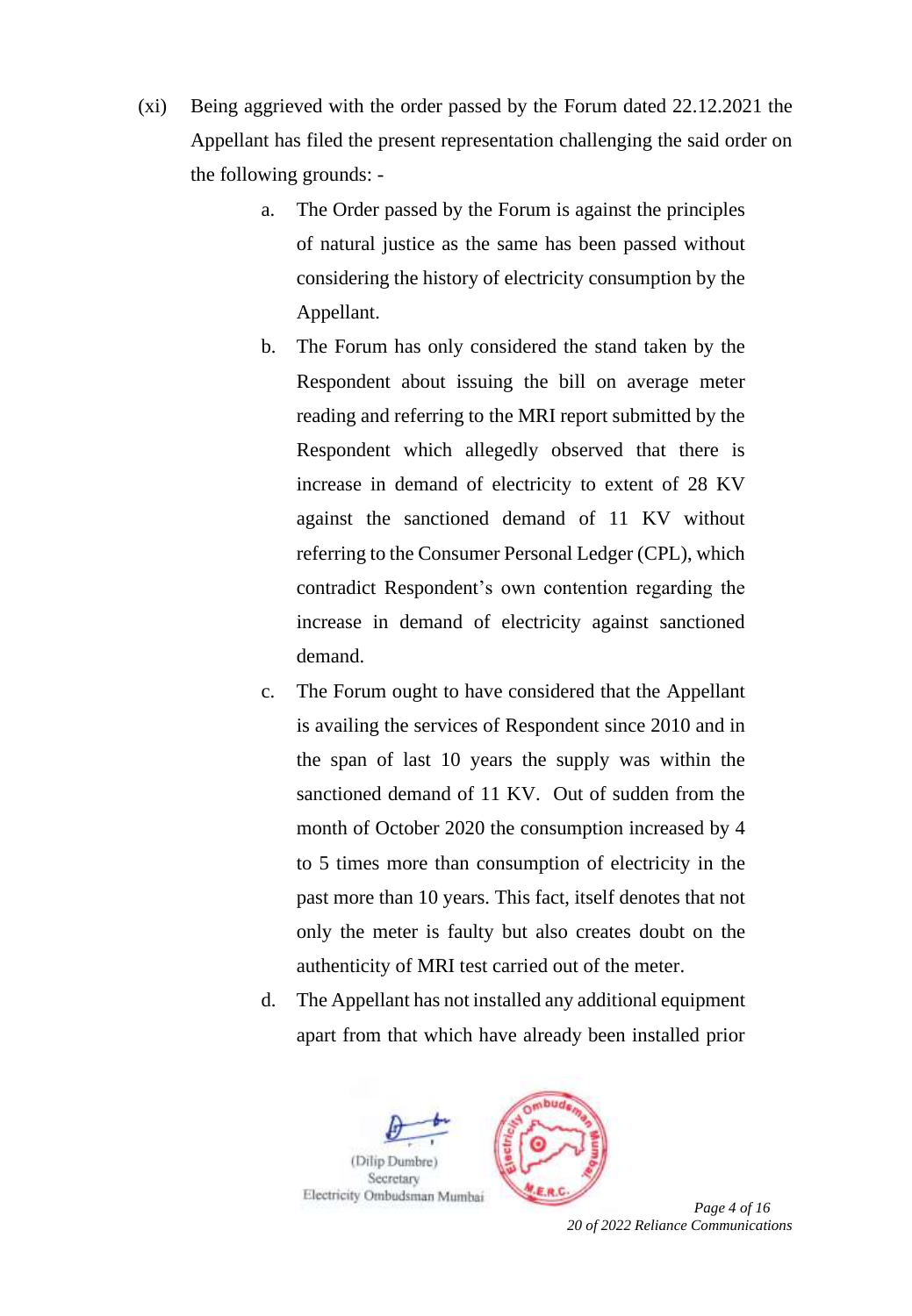to the year 2020 hence no question of increase in bill by 4 - 5 times more than what the Appellant was used to receive prior to September 2020 arises at all.

- e. It is submitted that, the Forum ought to have considered that there is no connection of BB (DC Voltage) with SEB meter (AC Voltage). Both voltages are separated by Switch Mode Power Supply (SMPS). If any surge comes then SMPS would have become faulty, which has not happened. Therefore, Respondent has created hypothetical story and explanation about faulty meter.
- f. The Appellant states that installation of the Mobile Tower is governed by the Advisory Guidelines dated 01.08.2013. issued by the Department of Telecommunications ("DoT"), copy of which is kept on record.
- g. The Appellant is paying the current monthly electricity bills without any delay from November 2021 onwards. Despite the order dated 22.12.2021 passed by the Forum and the period provided therein for compliance of the same, the Respondent has illegally and arbitrarily disconnected the power supply in respect of the mobile tower belonging to the Appellant on 31.01.2022. The said action is in violation of the order passed by the Forum as much as its premature and without observing the timelines as stated in the order. The Respondent restored the electric supply on 02.02.2022.
- h. The Impugned Order has been passed only based upon the statement of the Respondent on assumption and





*20 of 2022 Reliance Communications*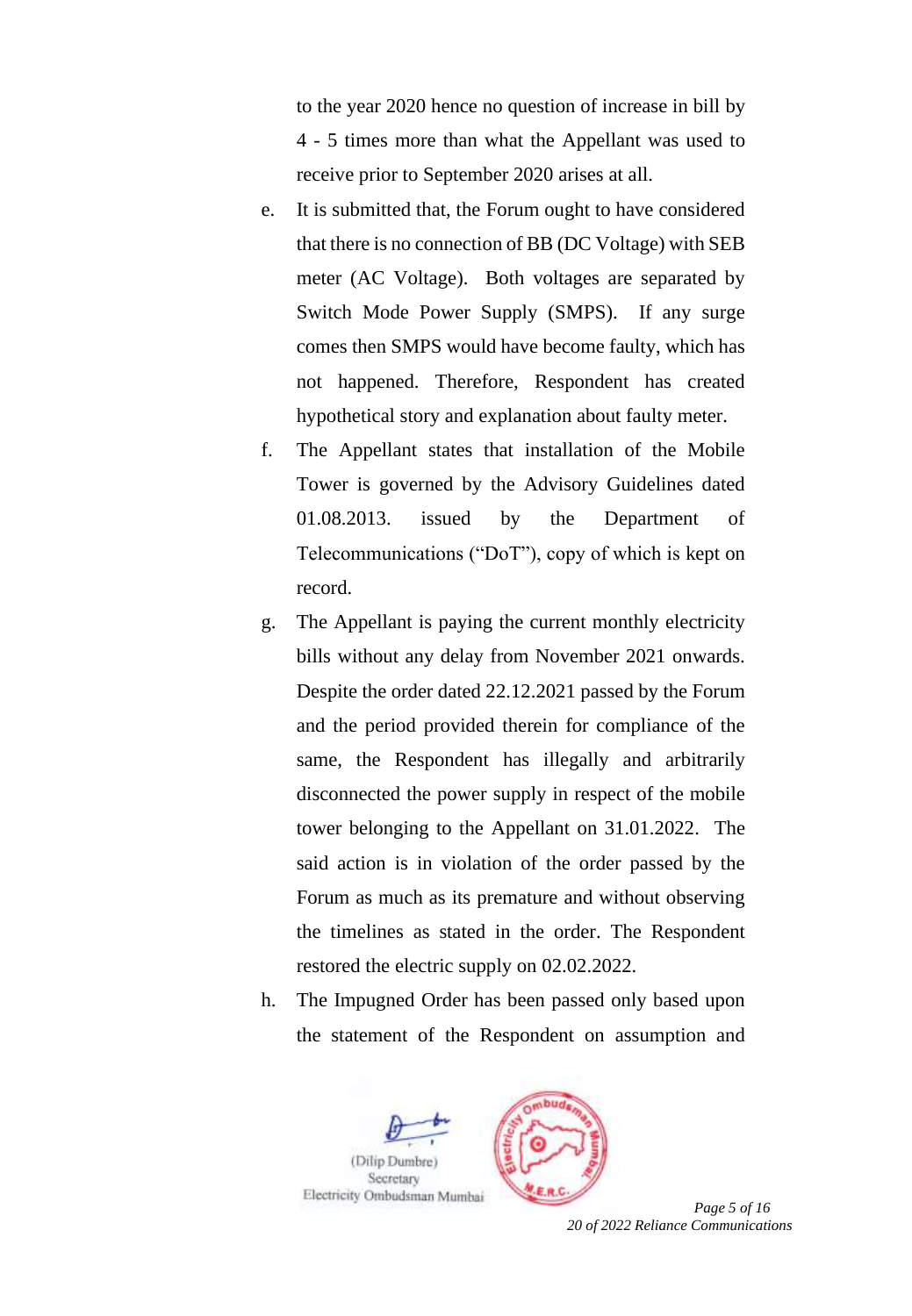presumption of causing 'No Display' on meter since July 2021 due to alleged increased in demand of electricity of 28 KV against the sanctioned demand of 11 KV, without having substantive proof in respect thereof.

- i. The Appellant suffered huge loss in terms of losing its customers due to network problem and loss of revenue. Accordingly, the Respondent is liable to compensate the same to the Appellant with compensation as per level of standard performance and or of Rs.2000/- per day for the period from the disconnection of power supply till the date the actual restoration of power supply by the Respondent.
- j. The Forum has failed to consider that no due and proper procedure has been followed by the Respondent before issuing the exorbitant bill and it has failed to take corrective and necessary steps vis-à-vis the issue pertaining to the faulty meter for which the Grievance was filed by the Appellant.
- (xii) In view of the above, the Appellant prays that the Respondent be directed
	- a. to revise bills for the period from October 2020 to September 2021 and all subsequent bills in accordance with law and rules, applicable thereto.
	- b. to pay of Rs. 50,000/- towards the loss of business caused to the Appellant due to illegal action of disconnection of electricity supply by the Respondent.
	- c. to restrain the Respondent or anybody acting through on its behalf from taking any coercive steps / actions in respect of the mobile tower.



*20 of 2022 Reliance Communications*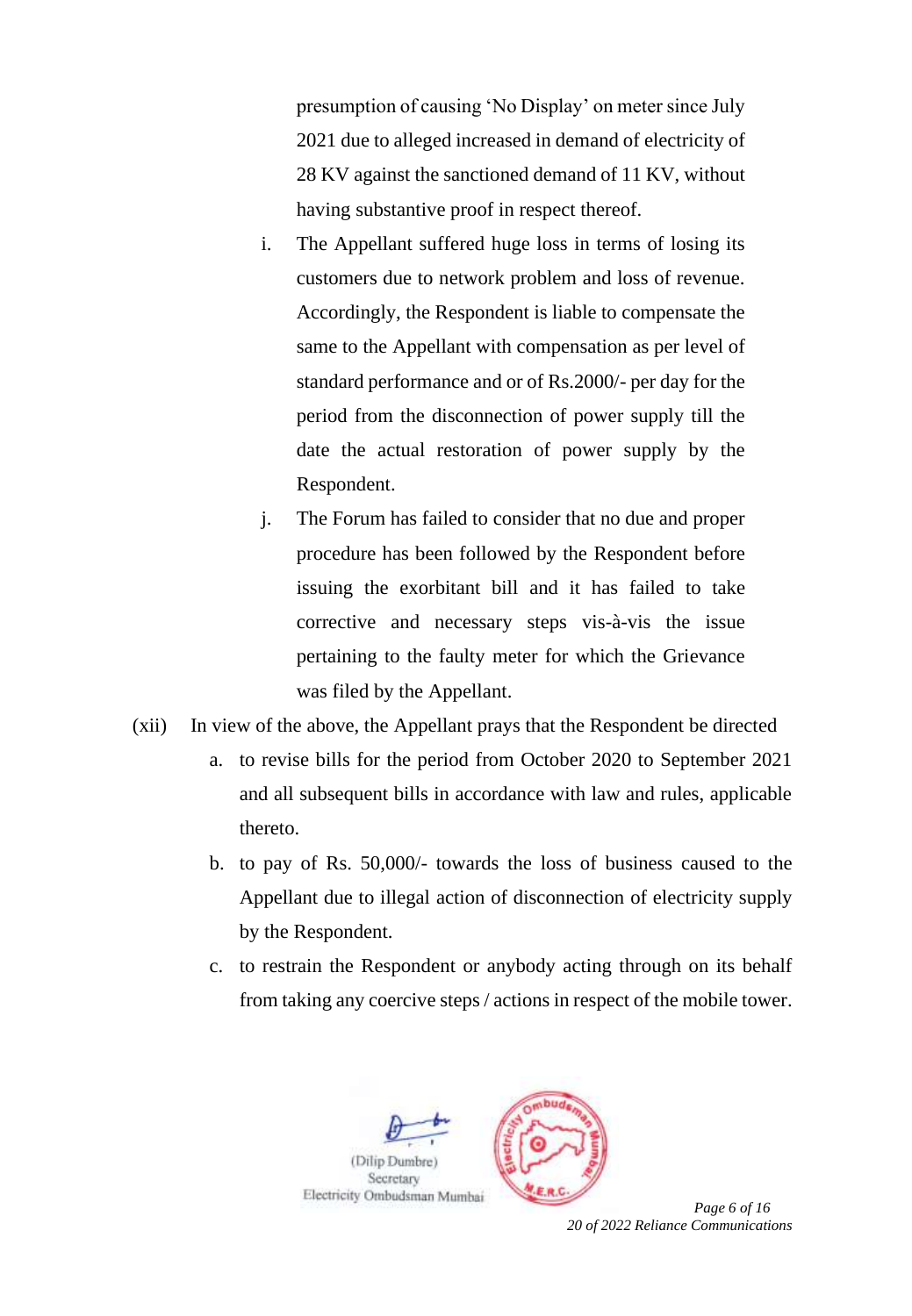4. The Respondent, by its letter dated 14.03.2022 filed its reply which is in brief as under:-

- (i) The Appellant is an Industrial consumer (No.0274000506154) from 23.05.2010 having sanctioned load of 12 HP at present, at Diksal- Neral, Tal. Karjat, Dist. Raigad. The supply is used for mobile tower.
- (ii) The Appellant was billed as per actual meter reading up to September 2019 in the range of 1000 to 4000 units per month considering period of one year. The actual consumption of the Appellant was observed to be 12639 (145774-133135) units during monthly reading in October 2020. The Appellant was further billed with actual consumption from October 2020 onwards till August 2021. The display of the meter was in order at the time of meter reading in August 2021. The meter details are as below: Meter details:

| Make      | L&T       | Meter type     | 10-40A Whole Current |  |
|-----------|-----------|----------------|----------------------|--|
|           |           |                | meter                |  |
|           |           |                |                      |  |
| Sr. No.   | 08324402  | Final reading  | 313978 kWh           |  |
|           |           | taken in       |                      |  |
|           |           | Aug2021        |                      |  |
| Body seal | 1737001 & | Stickers seals | 144 & 0201449 (Worn  |  |
| Nos.      | PC070983  | Nos.           | out)                 |  |
|           |           |                |                      |  |

(iii) The bills for the months of Sept-2021, Oct-2021 and Nov-2021 are generated on average basis as 9000, 9000 and 15000 Units respectively, as the meter became 'No Display' from Sep-2021 and it was not possible to get readings on Display Counter. The total average consumption of these three months is  $33000 (9000 + 9000 + 15000)$  Units. The final reading before meter became 'No Display' was 313978 kWh. The MRI of the meter was downloaded and the reading as per MRI report was



*20 of 2022 Reliance Communications*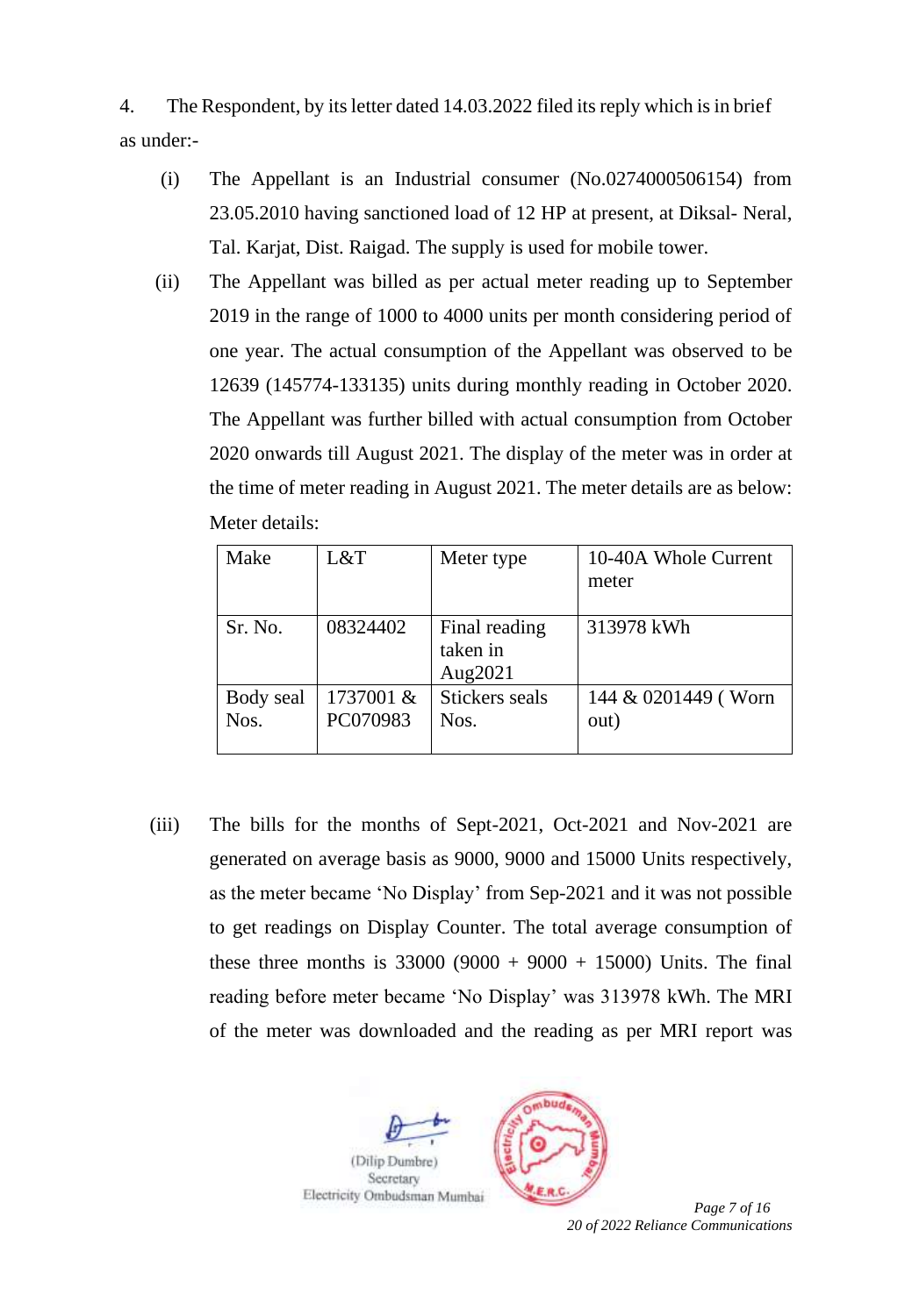379741.72 kWh. The difference is 65763.72 (379741.72 -313978) kWh . Hence the average bills sent are within limit.

- (iv) The said Appellant has not paid the bill since Oct-2020 despite Section Officer invariably intimating about paying the bills or alternatively disconnection of the supply to the Appellant. Later, Appellant's representative came up with the grievance orally, that the consumption of the meter has been suddenly raised, that they suspect about meter being faulty.
- (v) As the Appellant raised grievance, as per the MSEDCL's regular practice and in view of making Appellant satisfy and pay the bill at earliest, the other meter was installed in series of the above meter in July 2021 for checking the consumption on the meter. The other meter was in series for about a month and results of both meters were shown to the Appellant's representative. The consumption on both meters were same. The series and main meter was recorded of 247 kWh units per day approximately as per section office letter No. 319 dated 01.12.2021. Accordingly, the consumption for a month is 247 kWh X 30 day = 7410 kWh.
- (vi) The series meter which was installed is not traceable by Section Officer Neral -2, as in the month of July-2021, Taukte cyclone showed up and Neral-2 section office was under water. The panchnama copy of the incident is kept on record.
- (vii) Despite several reminders and showing series meter result, Appellant did not pay the bill, hence supply was disconnected by removing the meter on 08.11.2021.
- (viii) After removal of meter, Appellant's representative approached the subdivision office of the Respondent and again verbally raised the grievance that he suspected the consumption shown on the meter.



*20 of 2022 Reliance Communications*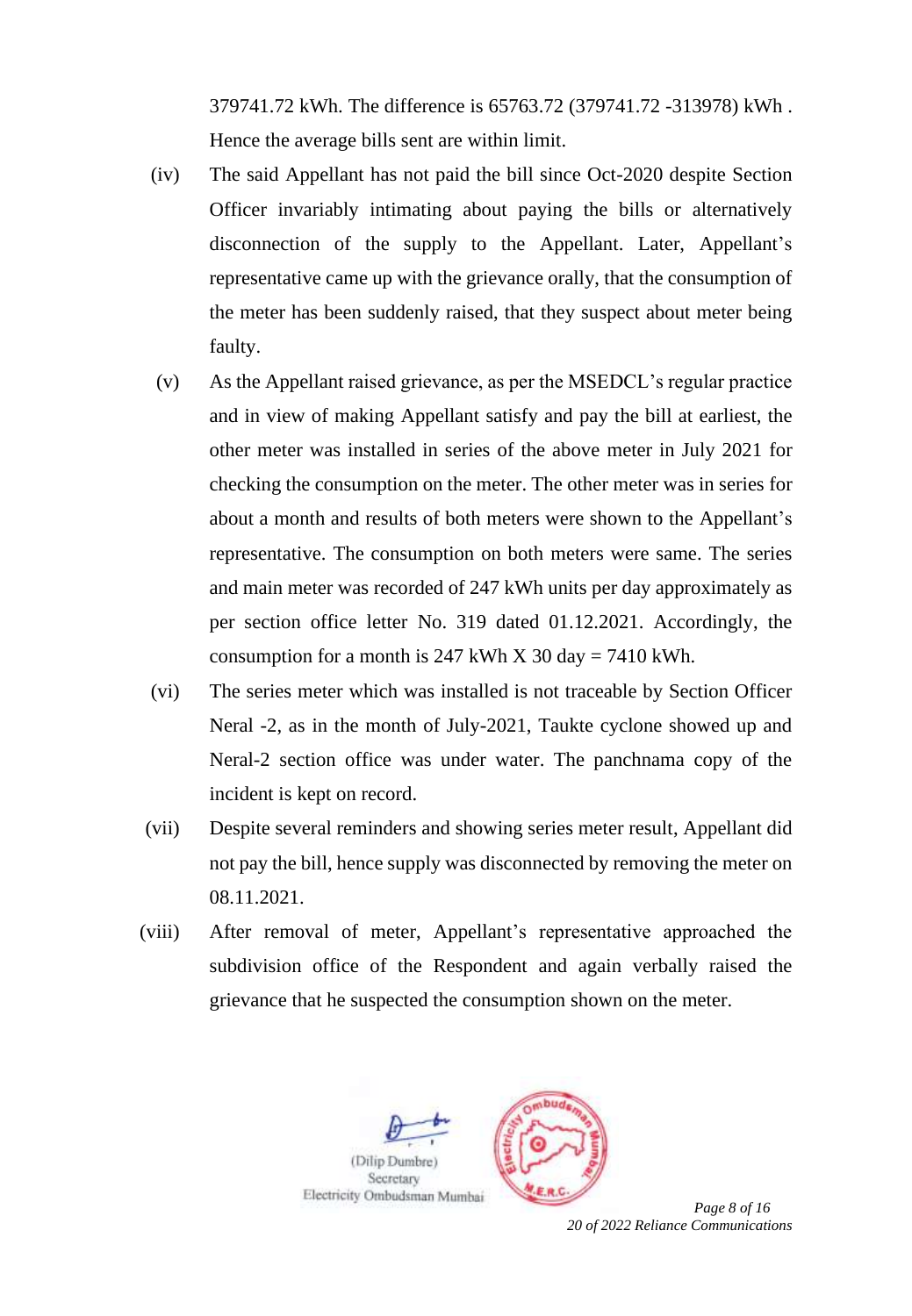- (ix) It was then tried to download the MRI of the meter at subdivision level, but the attempts failed. Hence, it was decided to take up the matter with Experts.
- (x) As the meter is of L  $&$  T make, it was requested to the L  $&$  T company to help with downloading the MRI of the meter which successfully downloaded the MRI on 25.11.2021. The reading as per MRI report is 379741.72 kWh. The copy of MRI report is kept on record.
- (xi) The kVA demand of the Appellant for the period of 01.06.2020 to 01.06.2021 is as per billing data given below (Manual reading by Meter reading agency from meter display). Sanctioned Contract Demand of the Appellant is 11 kVA, and its maximum demand was as shown below 01.08.2020. From the month of Aug-2021 Appellant's consumption increased, hence demand is also showing an increase from 01.09.2020 which is beyond the sanctioned demand of the Appellant and showing on the bills of every further month which is more than sanctioned kVA Demand. From period 01.07.2021 to 01.10.2021 the kVA demand mentioned below is taken from MRI.

|             | <b>Demand</b>  |             | <b>Demand</b> |
|-------------|----------------|-------------|---------------|
| <b>Date</b> | recorded       | <b>Date</b> | recorde       |
|             | (KVA)          |             | $d$ (KVA)     |
| 01.06.2020  | 3              | 01.03.2021  | 28.8          |
| 01.07.2020  | $\overline{4}$ | 01.04.2021  | 28.8          |
| 01.08.2020  | $\overline{4}$ | 01.05.2021  | 28.8          |
| 01.09.2020  | 28.8           | 01.06.2021  | 28.8099       |
| 01.10.2020  | 28.8           | 01.07.2021  | 28.9055       |
| 01.11.2020  | 28.8           | 01.08.2021  | 28.806        |
| 01.12.2020  | 28.8           | 01.09.2021  | 28.8056       |
| 01.01.2021  | 28.8           | 01.10.2021  | 28.8017       |
| 01.02.2021  | 28.8           |             |               |





 *Page 9 of 16 20 of 2022 Reliance Communications*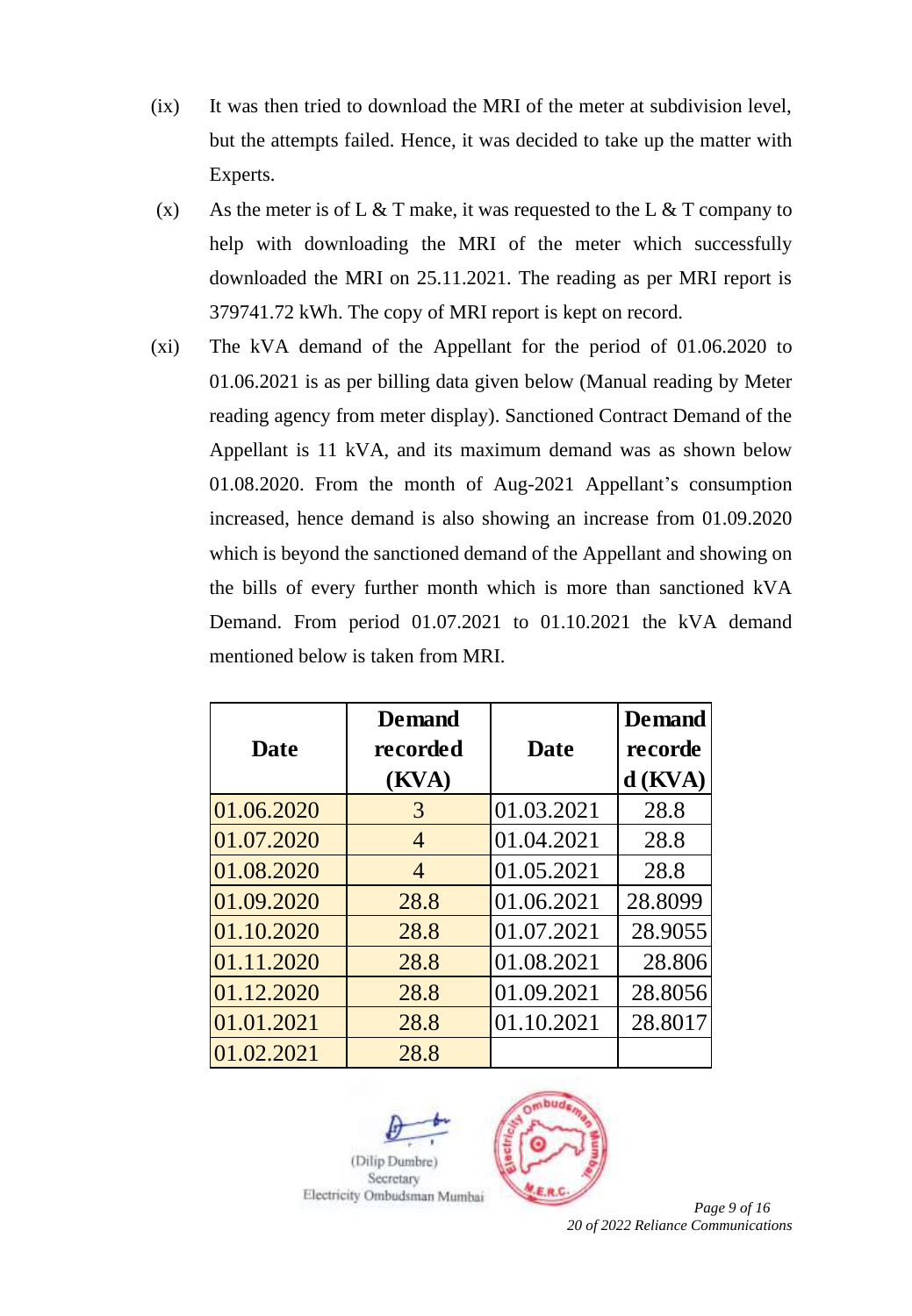- (xii) The sanctioned kVA demand of the Appellant is 11kVA and the increased demand is of 28.8 kVA. The calculation is shown as below: kVA X Power Factor = kW and kW X Hours = kWh
	- 1. Calculation as per sanctioned contract demand.  $11 X 0.9 = 9.9$  kW 9.9 kW X 24 hrs X 30 Days = 7128 kWh
	- 2. Calculation as per increased demand.  $28.8 \text{ X } 0.9 = 25.92$ 25.92 X 24 hrs X 30 Days = 18,662.4 kWh

It can be clearly seen from above calculations that, as Appellant's demand increased, consumption also increased. If it is observed carefully, it can be seen on the bills of the Appellant that consumption was near about the same as explained above.

- (xiii) The meter installed to the Appellant was according to his sanctioned demand. But as Appellant's demand increased tremendously from July 2021, it might be possible that some internal heat/burnt and Meter display became faulty i.e ' No Display'.
- (xiv) Hence, the consumption on the meter is as per use, and the increase in the consumption is caused either because actual use of the Appellant was raised, or due to some other internal technical installation issue at Appellant's side (After Outgoing of the meter).
- (xv) As per the order of the Forum, the Appellant was to pay the disputed energy bills in six equal instalments with current bill, the interest, DPC and penalty is waived off by MSEDCL. The Appellant was liable to pay



*20 of 2022 Reliance Communications*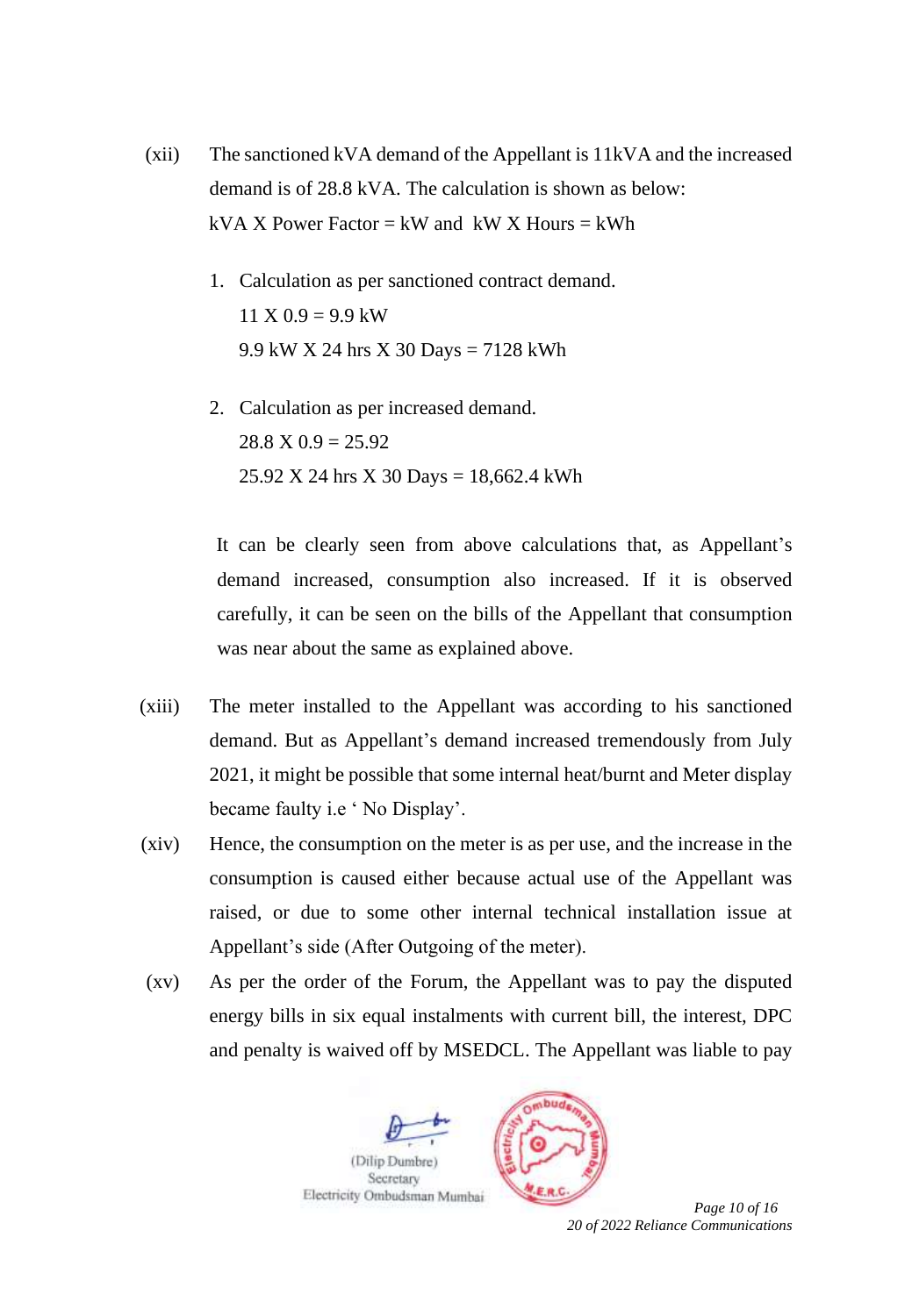the first instalment of the disputed energy bill along with current month's bill within 45 days from the date of the order, against which the Appellant has paid only current bills in the month of January 2022 and February 2022. Hence, it is requested to consider the grievance of the Appellant only after the initial payment of the first instalment of disputed bills by the Appellant in favour of MSEDCL as per the Forum's order.

(xvi) The Respondent prays that the Representation of the Appellant be rejected.

5. A physical hearing was held on 01.04.2022 and both the parties attended the hearing. The Appellant argued in line with its written submission. The Appellant is an industrial consumer from 23.05.2010 for mobile tower installed at the Village Bhivpuri with sanctioned load of 11 kVA. It is a Jio tower having consumption of 1300 units to 2000 units per month. However, there was a jump in consumption from 1800 to 9000/12000 units from August 2020. It was observed that recording of units in the meter increased from August 2020, however, the use of Tower was not increased. The consumption reached 25844 units in March 2021.The Appellant argued that the Respondent installed series meter, but this was also not showing proper output and reading. The Appellant made a complaint of faulty meter. The Respondent replaced the faulty meter on 16.09.2021. The Appellant then approached the Forum on 27.10.2021. An interim order was issued for restoration. There was no meter on the site from 16.09.2021 to 26.11.2021 due to temporary disconnection, and no supply was used. New meter was installed on 26.11.2021 and subsequently, bills were received as per actual usage in the range of 1500 to 2500 units per month which were paid. The Forum directed to refund the amount for the bills issued during the period of disconnection. The Appellant argued that the dispute is only of the old meter which was recording abnormal consumption for the period October 2020 to September2021. In view of the above, the Appellant





*20 of 2022 Reliance Communications*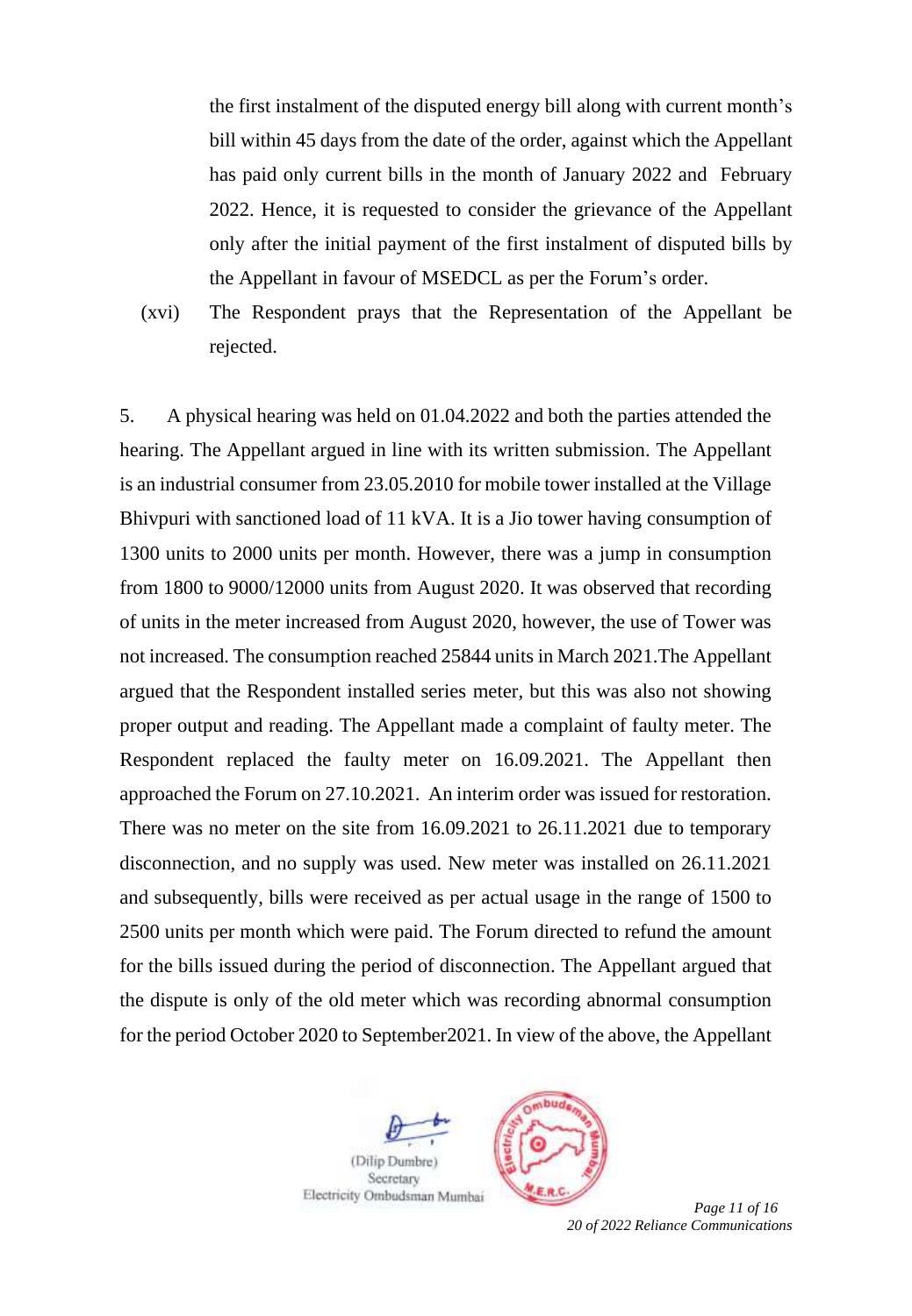prays that the Respondent be directed to revise bills for the period from October 2020 to September 2021 with previous/ post average recorded on the meter during healthy period.

6. The Respondent argued at length and reiterated its written submission. The Respondent argued that the Appellant was billed as per actual meter reading up to September 2019 in the range of 1000 to 4000 units per month. The actual consumption was observed as 12639 units during monthly reading in October 2020 and the Appellant was further billed with actual consumption from October 2020 onwards till August 2021. The display of the meter (L & T make Meter No. 08324402) was in order at that time of reading up to August 2021. Thereafter, there was 'No Display' on the meter, and it was not possible to get readings on the display counter. The said Appellant has not paid the bill since Oct-2020 despite being invariably intimated and warned about paying the bills or disconnection of the supply. Later, Appellant's representative came up with complaint of the grievance orally. Hence, another tested meter was installed in series with main meter in July 2021 for checking the consumption on both the meters. The tested meter was in series for about a month and the recordings of both the meters were same, which was shown to the Appellant. The series and main meter were recording of 247 units per day approximately as per section office letter No. 319 dated 01.12.2021. Accordingly, the estimated average consumption for the month of July is 247 kWh x 30 days  $= 7410$  kWh. Unfortunately, the series meter which was installed is not currently available due to floods in the month of July-2021 caused by Taukte cyclone. The panchnama copy of the incident is kept on record.

7. Despite several reminders and showing series meter result, Appellant did not pay the bill, hence supply was disconnected by removing the meter on 08.11.2021. After removal of meter, Appellant's representative approached the subdivision





**Page 12** of 16 *20 of 2022 Reliance Communications*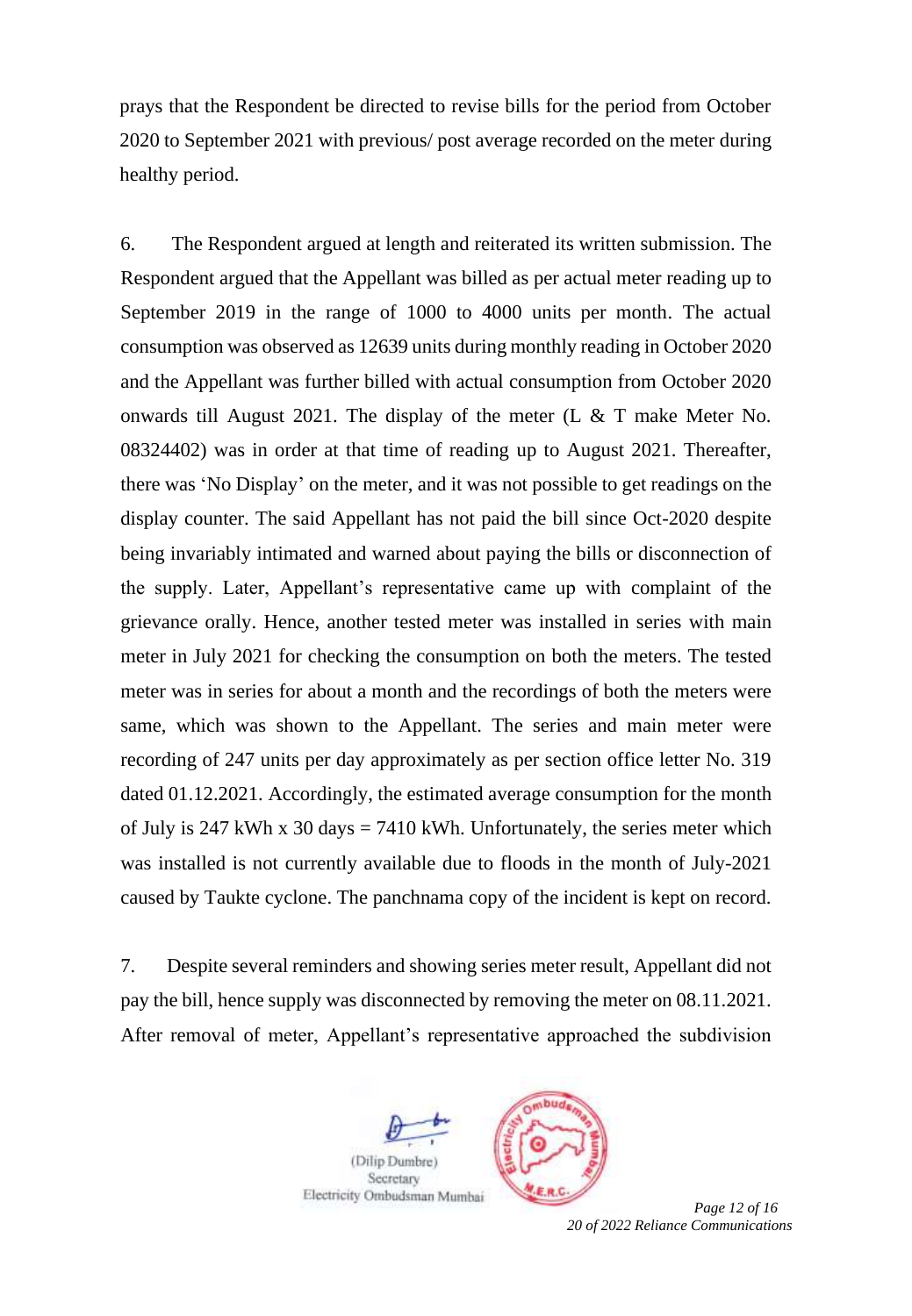office of the Respondent and again verbally raised the grievance that he suspected about the consumption shown on the meter. The subdivision office tried to download the MRI of the meter, but it was of no avail. The matter was taken to the manufacturing company, L  $\&$  T. The MRI of the meter was successfully downloaded on 25.11.2021. The reading as per MRI report is 379741.72 kWh.

8. The Respondent further argued that the kVA demand of the Appellant for the period of 01.06.2020 to 01.06.2021 is already kept on record. Appellant's consumption increased; hence demand is also showing an increase from 01.09.2020 which is beyond the sanctioned demand of the Appellant. The KVA recorded in the month clearly indicate that there was excess use, which matches with consumption recorded in the meter. The Respondent prays that the Representation of the Appellant be rejected.

### **Analysis and Ruling**

9. Heard both the parties and perused the documents on record. The Appellant is an Industrial consumer from 23.05.2010 having sanctioned load of 12 HP at Diksal- Neral, Tal. Karjat, Dist. Raigad. The supply is used for mobile tower. The Appellant was billed as per actual meter reading up to July 2020 in the range of 1000 to 4000 units per month, considering the previous one year's bills. For some reason, the meter reading was not taken in August 2020, and an average bill was sent for 2472 units. In the next month, September 2020, the actual meter reading was taken, showing consumption of 3913 units for two months of August and September 2020. At this point of time, the previous bill should have been corrected or adjusted, which was not done. Hence, it is necessary to refund the billing of 2472 units as the Appellant is already billed with accumulated progressive reading for August and September 2020 in the bill of September 2020.



*20 of 2022 Reliance Communications*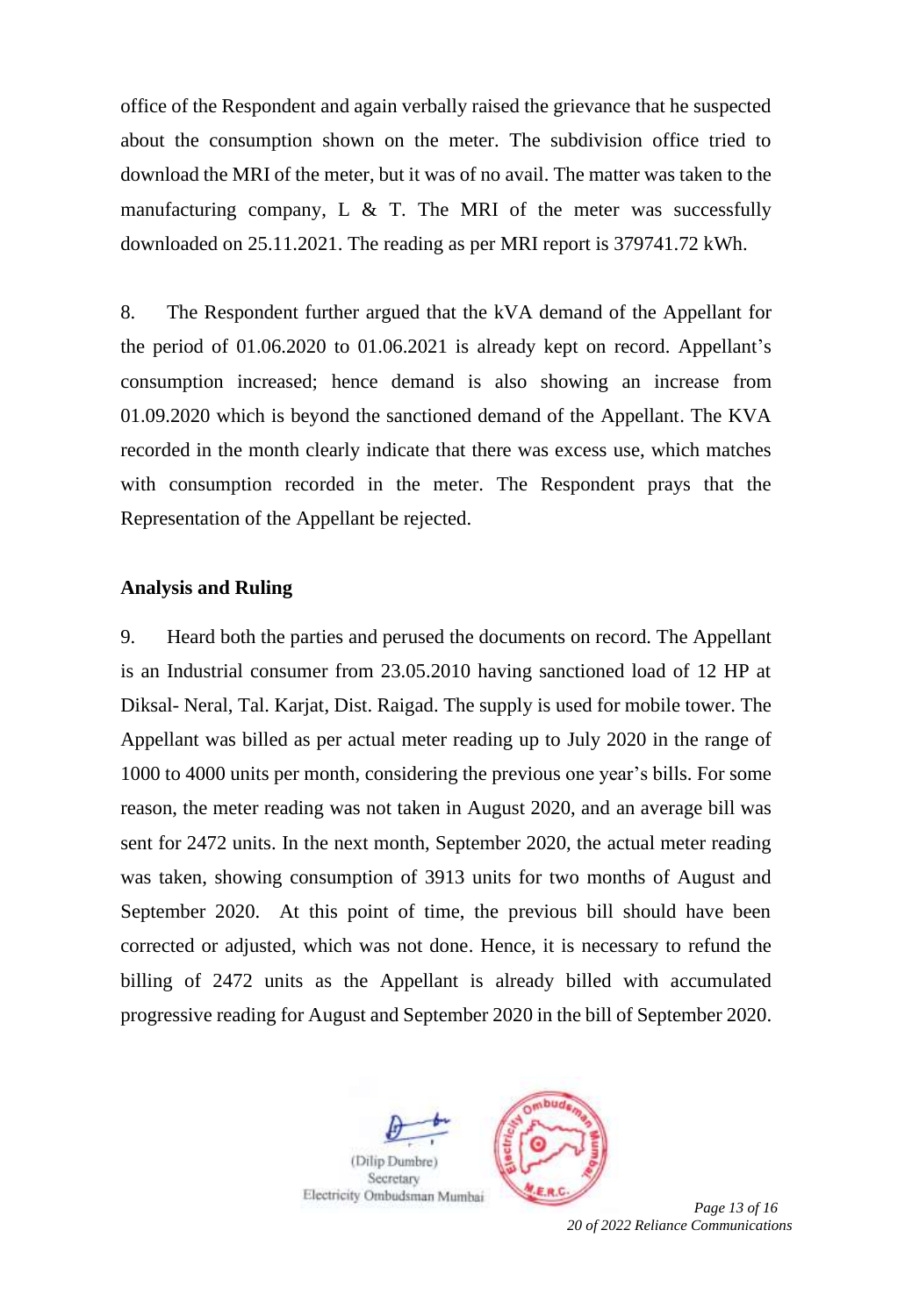10. Subsequently, the Appellant was billed with actual consumption from October 2020 onwards till August 2021. The display of the meter was in order at the time of reading in August 2021.

| <b>Month</b> | <b>Initial</b>                               | <b>Final Reading</b> | Consumption      | <b>Adjusted</b> | <b>Remarks</b>      |  |  |
|--------------|----------------------------------------------|----------------------|------------------|-----------------|---------------------|--|--|
|              | <b>Reading</b>                               |                      | (units)          | units           |                     |  |  |
| $Jul-20$     | 127762                                       | 129222               | 1460             |                 |                     |  |  |
| Aug- $20$    | 129222                                       | 129222               | $\overline{0}$   | 2472            |                     |  |  |
| $Sep-20$     | 129222                                       | 133135               | 3913             |                 |                     |  |  |
| $Oct-20$     | 133135                                       | 145774               | 12639            |                 |                     |  |  |
| $Nov-20$     | 145774                                       | 165778               | 20004            |                 |                     |  |  |
| $Dec-20$     | 165778                                       | 184041               | 18263            |                 |                     |  |  |
| $Jan-21$     | 184041                                       | 206649               | 22608            |                 |                     |  |  |
| Feb-21       | 206649                                       | 225799               | 19150            |                 |                     |  |  |
| $Mar-21$     | 225799                                       | 251643               | 25844            |                 |                     |  |  |
| Apr-21       | 251643                                       | 265180               | 13537            |                 |                     |  |  |
| $May-21$     | 265180                                       | 287576               | 22396            |                 |                     |  |  |
| $Jun-21$     | 287576                                       | 296518               | 8942             |                 |                     |  |  |
| $Jul-21$     | 296518                                       | 305468               | 8950             |                 | Series meter showed |  |  |
|              |                                              |                      |                  |                 | same reading        |  |  |
| Aug- $21$    | 305468                                       | 313978               | 8510             |                 |                     |  |  |
|              |                                              |                      |                  |                 | Disconnected on     |  |  |
| $Sep-21$     | 313978                                       | 313978               | $\boldsymbol{0}$ | 9000            | 16.09.2021. No      |  |  |
|              |                                              |                      |                  |                 | consumption.        |  |  |
| $Oct-21$     | 313978                                       | 313978               | $\overline{0}$   | 9000            | No consumption.     |  |  |
|              |                                              |                      |                  |                 | No consumption.     |  |  |
| $Nov-21$     | 313978                                       | 313978               | $\overline{0}$   | 15000           | Reconnected on      |  |  |
|              |                                              |                      |                  |                 | 26.11.2021.         |  |  |
|              | Note: Bills of Sep-21 to Nov-21 are revised. |                      |                  |                 |                     |  |  |

11. The consumption from July 2020 to August 2021 is tabulated as below:

From the above table, it is observed that the consumption shot up from October 2020 onwards, which is the main point of contention between the two





*20 of 2022 Reliance Communications*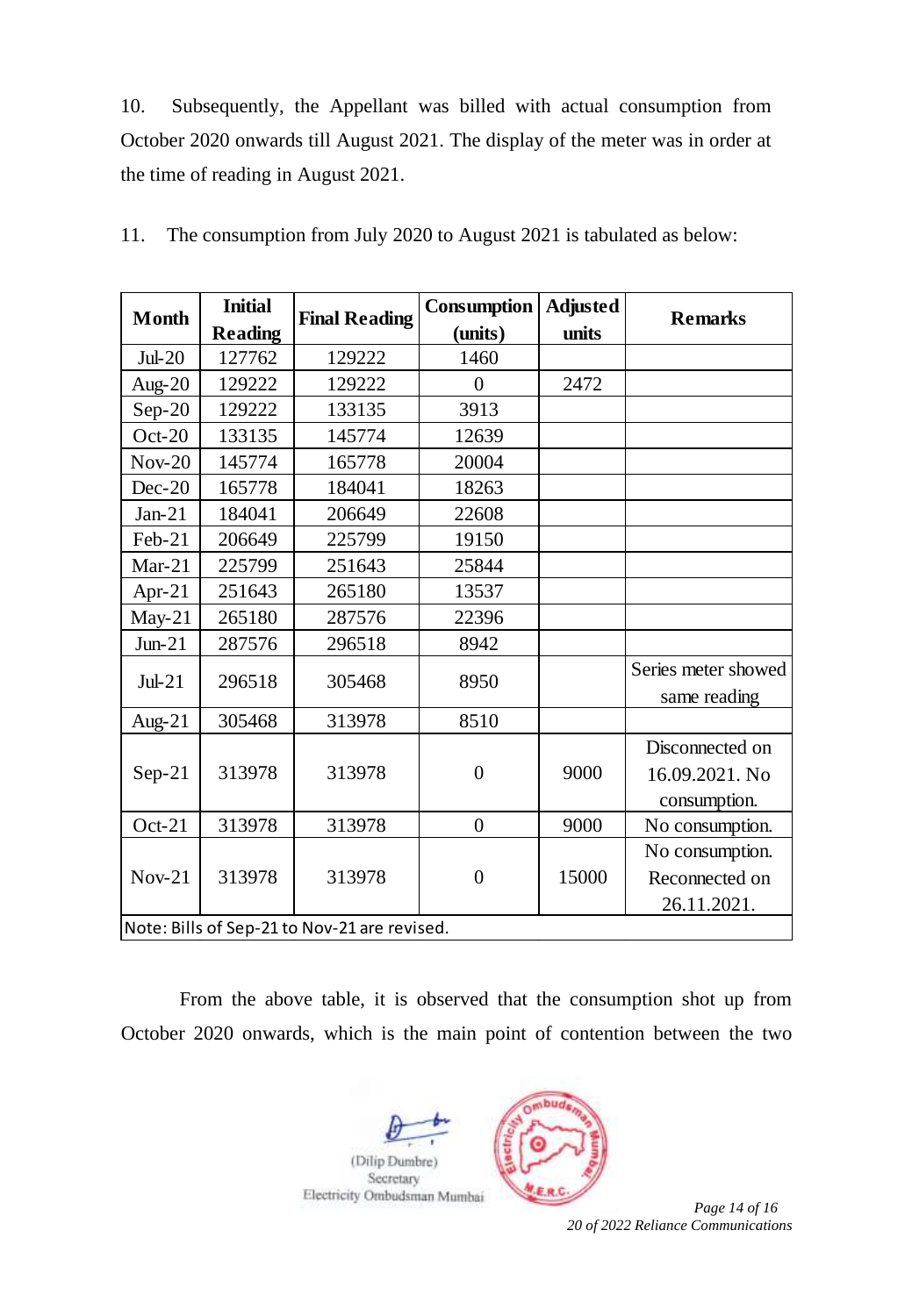parties. Earlier, the average consumption was in the range of about 2000 units , and it jumped up to about 12000 to 25000 units in the subsequent months. The Appellant is questioning this consumption pattern and they are alleging that these readings are incorrect due to defective meter. However, the Respondent maintains that the meter was not faulty, which was verified by installing a second meter in series with the main meter in July 2021. Both the meters showed similar consumption pattern in July 2021.

12. The Respondent has shown the month wise data of actual KVA demand recorded in the meters. The demand recorded on 01.06.2020 was 3 KVA, on 01.07.2020 was 4 KVA and on 01.08.2020 was 4 kVA. Thereafter, it seems that the load suddenly increased, probably due to some defects in the internal equipment of the Appellant, or due to some other reasons for which the Appellant is responsible, and it recorded high consumption beyond the outgoing point of supply of the meter. On 01.09.2020 and thereafter every month, demand recorded shot up to 28.8 KVA. Due to this, the consumption shot up from an earlier average of 2000 units to 20000 units. The Respondent is not responsible for this increase as the meter was tested using the series meter. In other words, accuracy of the main meter was confirmed by using the second meter installed in series for about a month. The recordings of both the meters were the same which were shown to the Appellant. The series as well as main meter were recording average 247 units per day for the first few days as per record. Accordingly, the consumption for the month of July can be roughly calculated as  $247$  kWh x  $30$  days =  $7410$  kWh, which more or less matches the actual consumption of 8950 units for July 2021. Hence, it cannot be concluded that the meter was defective, or the bills were incorrect.

13. Thereafter, the meter stopped working sometime in September 2021, after taking the actual reading in August 2021. The connection was disconnected in





*20 of 2022 Reliance Communications*